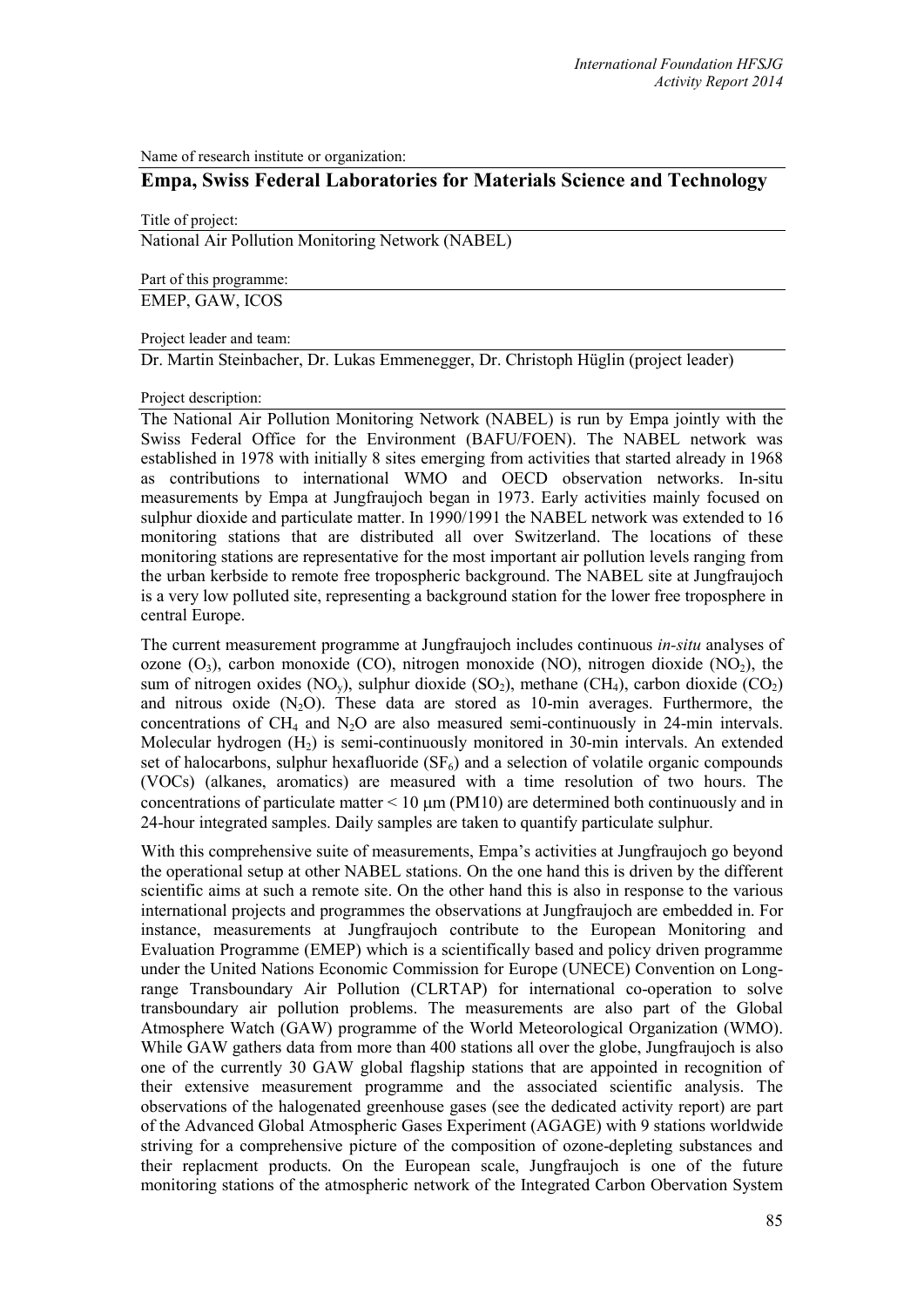(ICOS) research infrastructure. ICOS aims at establishing harmonized high-precision greenhouse gas observations across Europe to understand the greenhouse gas budgets and perturbations. With an envisaged time frame of 20 years, ICOS provides the long-term observations required to understand the present state and to predict future behaviour of the



*Figure 1. Time series of high-precision CO2, CH4 and CO observations (hourly averages) from January 2013 to December 2014.*

global carbon cycle and greenhouse gas emissions. While conclusion of the final legal framework is still pending, Empa already performs the requested high-precision  $CO<sub>2</sub>$ ,  $CH<sub>4</sub>$ and CO observations in compliance with the ICOS specifications (see Figure 1). On shorter time scales, Jungfraujoch is also a prime-site in the European Comission's Seventh Framework Programmes InGOS (Integrated non-CO<sub>2</sub> Greenhouse gas Observation System) and ACTRIS (Aerosol, Clouds, and Trace Gases Research Network) which both run for 4 years. A close liason with many programmes is beneficial in various aspects: round robin intercomparisons as part of the GAW programme and the InGOS project (both for greenhouse gases) and the ACTRIS project (for nitrogen oxide) allow additional quality control activities. Side-by-side intercomparisons were promoted as Jungfraujoch was selected as one of 11 ACTRIS access to infrastructure sites as well as one of 12 InGOS access to European measurement stations. Selection of the transnational access stations was made based on infrastructure, instrumentation and expertise. Moreover, integration in international networks also promotes joint data analysis and publication, both being beneficial for quality assurance and visibility of the time series in the scientific community.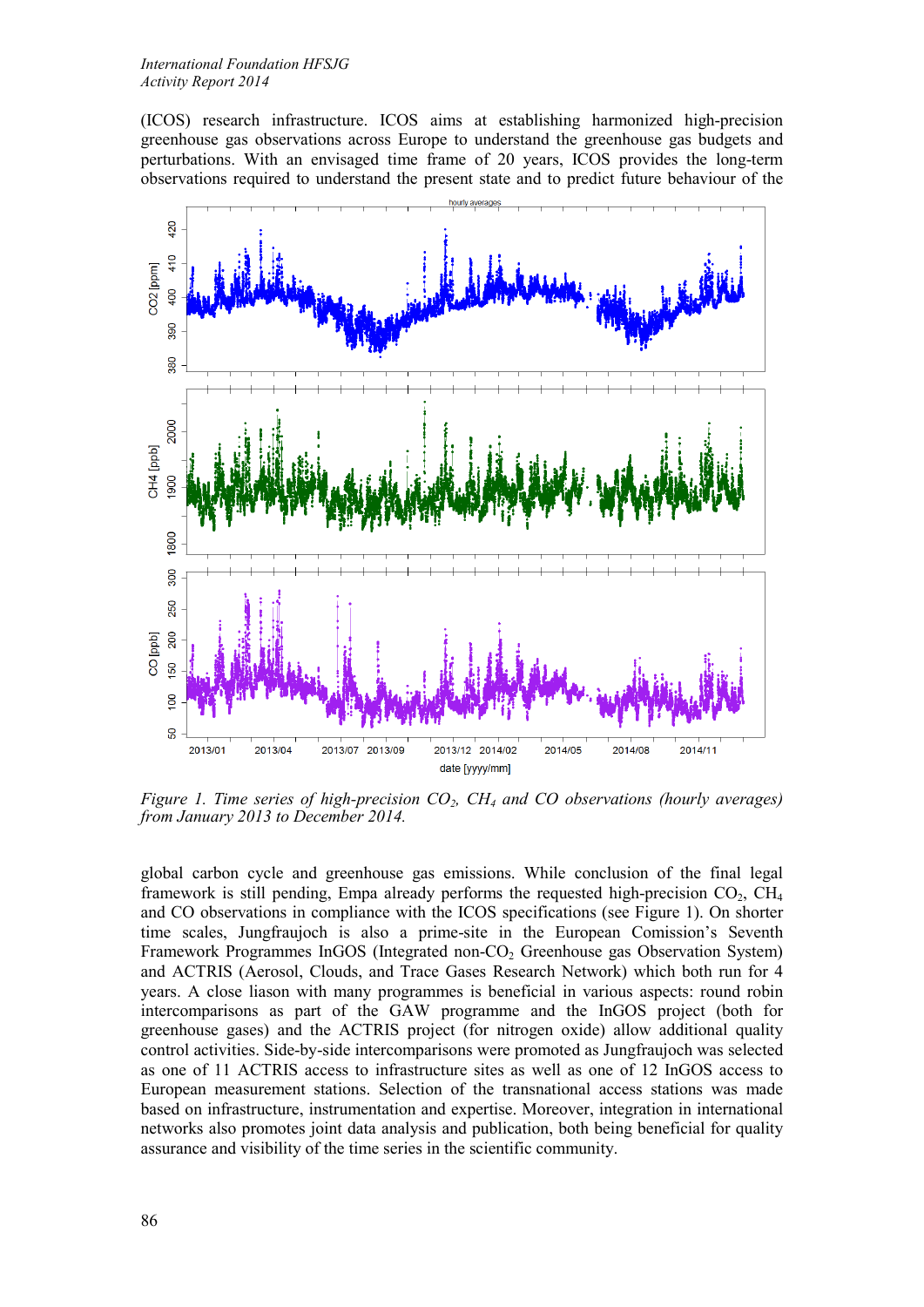Key words:

Atmospheric chemistry, air quality, trace gases, long-term monitoring

Internet data bases:

http://www.empa.ch/nabel

http://www.umwelt-schweiz.ch/buwal/de/fachgebiete/fg\_luft/luftbelastung/index.html

Collaborating partners/networks:

Bundesamt für Umwelt (BAFU)/ Federal Office for the Environment (FOEN)

Global Atmosphere Watch (GAW)

Belgian Institute for Space Aeronomy, Brussels

Institut d'Astrophysique et de Géophysique, Université de Liège

Labor für Atmosphärenchemie, Paul Scherrer Institut

MeteoSchweiz

Climate and Environmental Physics, University of Bern

EMEP – European Monitoring and Evaluation Programme

ICOS – Integrated Carbon Obervation System

InGOS – Integrated non-CO2 Greenhouse gas Observation System

ACTRIS – Aerosol, Clouds, and Trace Gases Research Network

Scientific publications and public outreach 2014:

# **Refereed journal articles and their internet access**

Bergamaschi P., M. Corazza, U. Karstens, M. Athanassiadou, R.L. Thompson, I. Pison, A.J. Manning, P. Bousquet, A. Segers, A.T. Vermeulen, G. Janssens-Maenhout, M. Schmidt, M. Ramonet, F. Meinhardt, T. Aalto, L. Haszpra, J. Moncrieff, M.E. Popa, D. Lowry, M. Steinbacher, A. Jordan, S. O'Doherty, S. Piacentino, E.J. Dlugokencky, Top-down estimates of European CH4 and N2O emissions based on four different inverse models, Atmospheric Chemistry and Physics Discussions, **14**, 15683-15734, doi: 10.5194/acpd-14-15683-2014, 2014. http://www.atmos-chem-phys-discuss.net/14/15683/2014/

Fang S.X., L.X. Zhou, P.P. Tans, P. Ciais, M. Steinbacher, L. Xu, T. Luan, In-situ measurement of atmospheric CO2 at the four WMO/GAW stations in China, Atmospheric Chemistry and Physics, **14**, 2541-2554, doi: 10.5194/acp-14-2541-2014, 2014.

http://www.atmos-chem-phys.net/14/2541/2014/

Griffiths, A.D., F. Conen, E. Weingartner, L. Zimmermann, S.D. Chambers, A.G. Williams, and M. Steinbacher, Surface-to-mountaintop transport characterised by radon observations at the Jungfraujoch, Atmospheric Chemistry<br>and Physics. 14, 12763–12779, doi: 10.5194/acp-14-12763-2014, 2014. 10.5194/acp-14-12763-2014, http://www.atmos-chem-phys.net/14/issue23.html

Pandey Deloal S., S. Henne, L. Ries, S. Gilge, U. Weers, M. Steinbacher, J. Staehelin, T. Peter, Analysis of elevated spring-time levels of Peroxy Acetyl Nitrate (PAN) at the High Alpine research sites Jungfraujoch and Zugspitze, Atmospheric Chemistry and Physics, **14**, 12553–12571, doi: 10.5194/acp-14-12553-2014, 2014. http://www.atmos-chem-phys.net/14/12553/2014/

Parrish, D.D., J.-F. Lamarque, V. Naik, L. Horowitz, D.T. Shindell, J. Staehelin, R. Derwent, O.R. Cooper, H. Tanimoto, A. Volz-Thomas, S. Gilge, H.-E. Scheel, M. Steinbacher, M. Fröhlich, Long-term changes in lower tropospheric baseline ozone concentrations: Comparing chemistry-climate models and observations at northern mid-latitudes, Journal of Geophysical Research, **119**, 5719–5736, doi: 10.1002/2013JD021435, 2014. http://onlinelibrary.wiley.com/doi/10.1002/2013JD021435/abstract

Sepulveda E., M. Schneider, F. Hase, S. Barthlott, D. Dubravika, O.E. Garcia, A. Gomez-Pelaez, Y. Gonzalez, M. Gisi, R. Kohlhepp, S. Dohe, T. Blumenstock, K. Strong, D. Weaver, M. Palm, A. Sadeghi, N.M. Deutscher, T. Warneke, J. Notholt, N. Jones, D.W.T. Griffith, D. Smale, V. Sherlock, J. Robinson, F. Meinhardt, M. Steinbacher, T. Aalto, D. Worthy, Tropospheric CH4 signals as observed by NDACC FTIR at globally distributed sites and comparison to GAW surface in-situ measurements, Atmospheric Measurement Techniques, **7**, 2337- 2360, doi: 10.5194/amt-7-2337-2014, 2014.

http://www.atmos-meas-tech.net/7/2337/2014/

Thompson R.L., K. Ishijima, E. Saikawa, M. Corazza, U. Karstens, P.K. Patra, P. Bergamaschi, F. Chevallier, E.J. Dlugokencky, R.C. Prinn, R.F. Weiss, S. O'Doherty, P.J. Fraser, L.P. Steele, P.B. Krummel, A. Vermeulen, Y. Tohjima, A. Jordan, L. Haszpra, M. Steinbacher, S. Van der Laan, T. Aalto, F. Meinhardt, M.E. Popa, J. Moncrieff, P. Bousquet, TransCom N2O model inter-comparison, Part 2: Atmospheric inversion estimates of N2O emissions, Atmospheric Chemistry and Physics, **14**, 6177-6194, doi: 10.5194/acp-14-6177-2014, 2014. http://www.atmos-chem-phys.net/14/6177/2014/